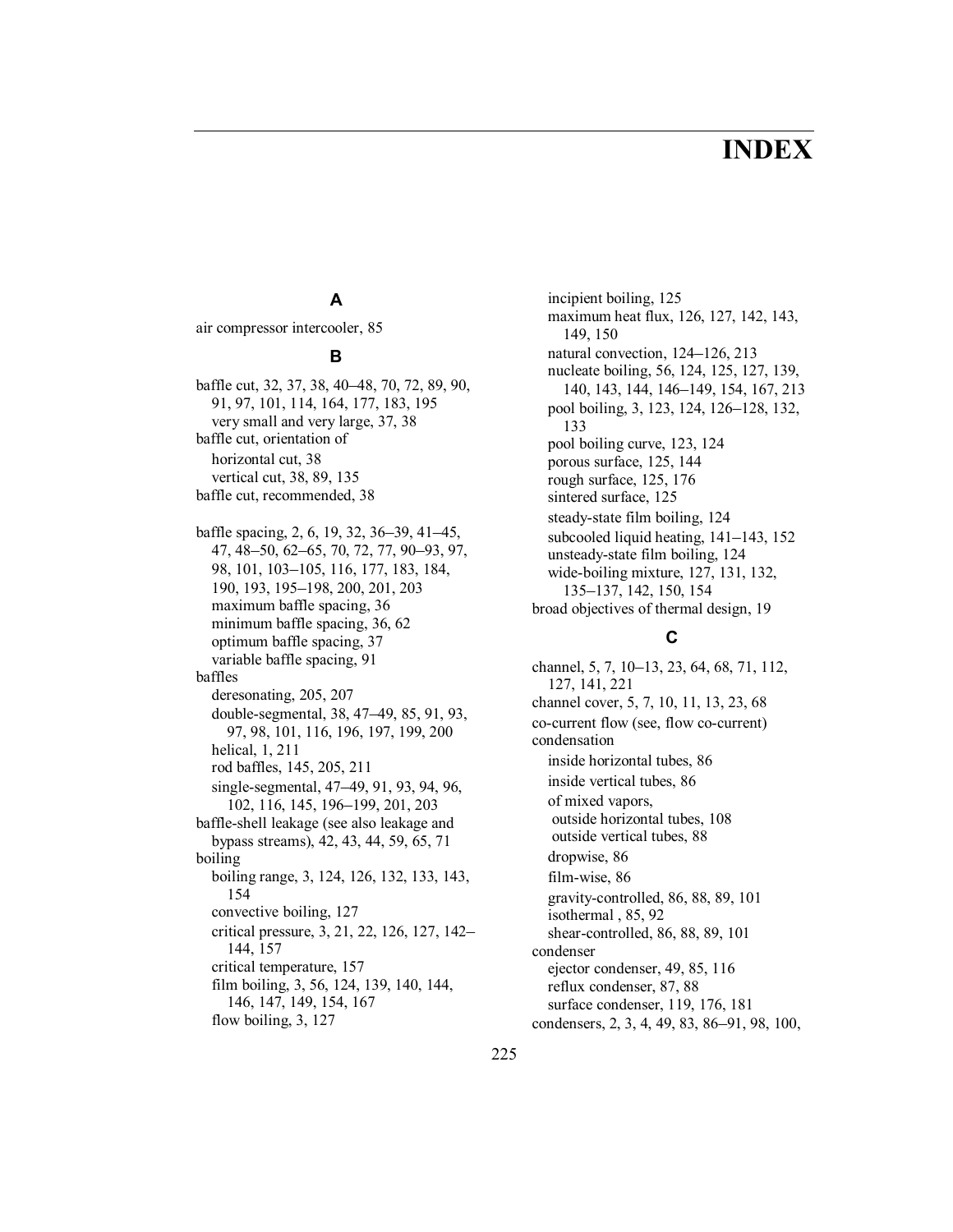112, 113, 116, 117, 119, 160, 161, 168, 176, 181, 195, 218 condensing on the shellside, 38, 114, 116 on the tubeside, 114, 116 condensing range, 83, 85, 90, 96 conical head, 12 conversion of pressure drop to heat transfer, 26, 34, 35, 37, 38, 50, 68, 205, 209, 210, 214, 218, 219, 221 corrosion allowance, 23 corrosiveness, 68, 69 corrugated tubes, 211 countercurrent flow (see flow, countercurrent) critical pressure, 3, 21, 22, 126, 127, 142– 144, 157 critical temperature, 157

# **D**

dam baffle, 109 dead spaces, 68, 179, 183, 209, 218, 219 desuperheating, 3, 85, 90, 104–108, 110, 112, 120, 129, 160 dry-wall desuperheating, 105, 106 wet-wall desuperheating, 105, 107 dummy tubes, 40

# **E**

enhanced heat transfer, 4, 209–211, 215 benefits of, 210, 215 equal outlet temperature, 56, 76, 162 expansion joint, 13, 14, 114

### **F**

feed-effluent exchanger, 162 film boiling  $-$  see boiling, film, finned tubes, 116, 212 flooding, 87, 88, 112, 117, 118 flow co-current, 52-54, 139, 205 countercurrent, 3, 24, 51–54, 57, 71, 77, 205, 211, 215, 221 laminar, 37, 50, 179, 181, 214 longitudinal, 36–38, 217, 218 turbulent, 26, 37, 50, 53, 221 window, 37, 38, 44, 46, 202 flow rate high flow rate, 12 low flow rate, 72, 87 flow regime annular flow, 87, 88, 139 choke flow, 137, 142

churn flow, 139 mist flow, 139 slug flow, 88, 139 flow velocity, 175, 177, 178, 197 flow-induced vibration acoustic vibration, 4, 120, 191, 205–207, 208 damping, 192, 193 fluidelastic whirling, 48, 94, 97, 191, 193, 194 modes of tube failure, 193 natural frequency of tubes, 190, 192, 194, 199 tube vibration, 49, 190, 191 turbulent buffeting, 191-195, 199, 200, 206, 208 unsupported span, 49, 190, 191, 193–195, 197, 199, 200, 203 vortex shedding, 191–195, 197, 199, 200, 206, 208 fouling adverse effects of fouling, 171 bio-fouling, 98 categories of fouling, 4, 173, 183 cleanliness factor, 176 corrosion fouling, 173 dead spaces, 68, 179, 183, 209, 218, 219 design guidelines to minimize fouling, 179 fouling resistance, 4, 22, 26, 43, 72, 106, 118, 165, 168, 171, 174, 176–181, 186, 212, 221 higher tube pitch, 183 on-line cleaning, 181 parameters which affect fouling, 166 particulate fouling, 173 selection of fouling resistance, 179 spare tube bundle, 182 spare unit, 183 TEMA fouling resistance, 178 fouling layer thickness, 4, 180, 181, 185, 186

#### **H**

head front head, 10-12 rear head, 10-12 heat exchangers fixed tubesheet , 13, 23, 35, 40, 75, 113, 131 floating-head , 7, 10, 14-16, 22, 23, 24, 40 U-tube, 6, 10, 13, 14, 35, 39, 40, 75, 113 heat flux, 102, 106, 107, 121, 123–127, 129, 130, 132, 138, 141–143, 145, 148–150,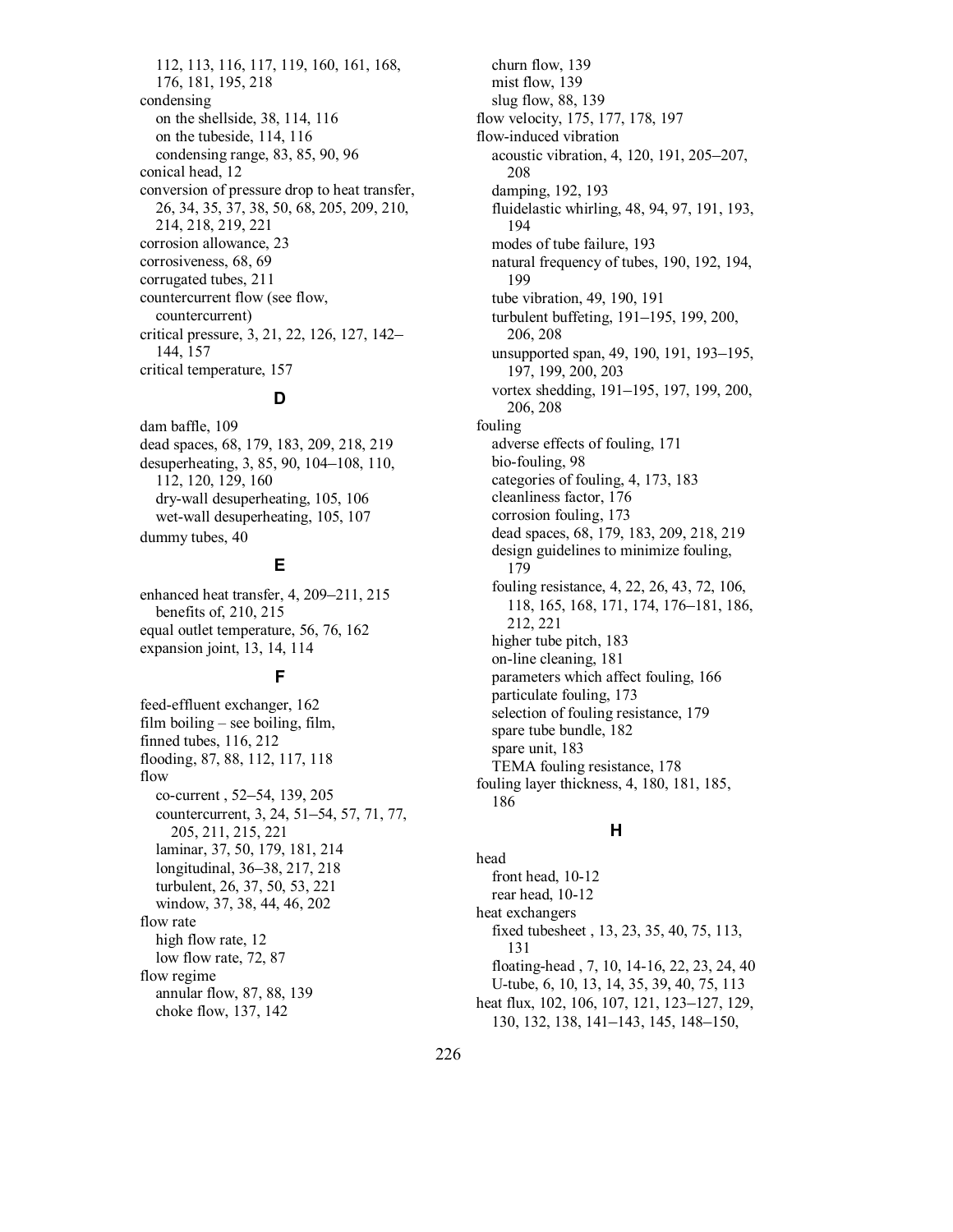152, 154 heat release profiles, 3, 20, 21, 157, 160 heat transfer augmentation, 210, 214 heat transfer coefficient condensing , 90, 95, 96, 101, 102, 107, 110, 113, 117, 118, 121 overall, 26, 30, 31, 51, 53, 57, 62, 89, 95, 101, 138, 147, 149, 150, 165–167, 171, 176, 177, 184, 205, 210, 212, 217, 218 shellside, 6, 38, 40, 44–47, 58, 62, 64, 65, 77, 78, 102, 105, 176, 183, 184, 186, 202, 212, 218, 219 tubeside, 24, 25, 26, 27, 30, 31, 54, 76, 106, 113, 142, 153, 176, 211, 212, 214, 217 heat transfer efficiency, 44, 45, 209 helical baffle exchangers, 1, 211 helixchangers, 218, 219 hybrid heat exchangers, 223 hydrogen, 3, 160, 212 **I** 

impingement plate, 5, 8, 9, 112

## **L**

lanes pass-partition lane, 7, 13, 30, 36, 39, 40, 70 leakage and bypass streams baffle hole-tube, 39 baffle-shell, 42–45, 59, 61, 65, 71 pass partition, 5, 24, 53 LMTD, 51-55, 57 longitudinal baffle, 9, 10, 33, 135 loop seal, 109 low-fin tubes, 3, 6, 90, 116–118, 126, 144, 211

#### **M**

mean temperature difference Ft factor, 54, 55, 57, 77, 78, 205 MTD, 51, 53, 54, 56, 58, 59, 61, 62, 67, 98, 99, 101, 105–108, 111–113, 132, 133, 135, 137, 139, 142, 150, 154, 157, 161, 211, 214, 218 multiple shells in parallel, 75, 98 in series, 3, 23, 57, 62, 76–78, 98, 99, 101, 180 in series/parallel, 78, 101 multiple shells:, 3, 23, 57, 62, 75–78, 90, 98, 99, 101, 169, 180

natural convection,  $124-126$ ,  $213$ noncondensables, 84–87, 89, 120 nozzles, 5, 12, 22, 33, 34, 40, 49, 90, 98, 110, 112, 119, 120, 131, 136, 190, 221, 222

#### **O**

on-line cleaning, 181 overdesign, 3, 27, 162–170, 177 on performance,  $164$ ,  $166-168$ on surface, 164-169

# **P**

pass-partition plates, 7, 24 physical properties, 3, 21, 25, 26, 39, 86, 90, 137, 139, 143, 157–159, 163, 166, 177 plate heat exchangers, 212, 220 plate-fin heat exchangers (brazed aluminium heat exchangers), 212, 221 Prandtl number, 24, 25, 69, 87 pressure drop allowable (permitted), 4, 20, 21, 24, 27, 28, 30, 49, 72, 73, 76, 85, 90, 98, 104, 110, 116, 119, 180, 195, shellside, 2, 3, 10, 23, 35, 36, 38, 42, 43, 45-49, 64, 77-79, 91, 92, 94, 97-102, 116, 119, 120, 183, 195–201, 203, 205, 218, 219 tubeside, 23, 26–28, 30, 31, 64, 79, 100, 114–116, 119, 164, 170, 180, 214 utilization of, 43 printed-circuit heat exchangers, 212, 222, 223

# **R**

reboilers exit piping, 137, 142 forced-flow, 143 horizontal thermosyphon, 33, 134-138 internal, 123, 128, 129, 154 kettle, 15, 17, 34, 130–133, 135, 136, 137, 143, 145 selection of reboilers, 153 start-up of reboilers, 154 static head, 90, 138, 141, 143, 152, 153 vertical thermosyphon, 3, 12, 22, 53, 84, 88, 136, 138–141, 143, 145, 147, 148, 150, 152, 213 reduced pressure, 127, 142, 144 reflux condensers, 87, 88 Reynold's number, 24, 25, 27, 30, 35, 41, 68, 69, 70, 86, 87, 121, 192, 213, 214, 221